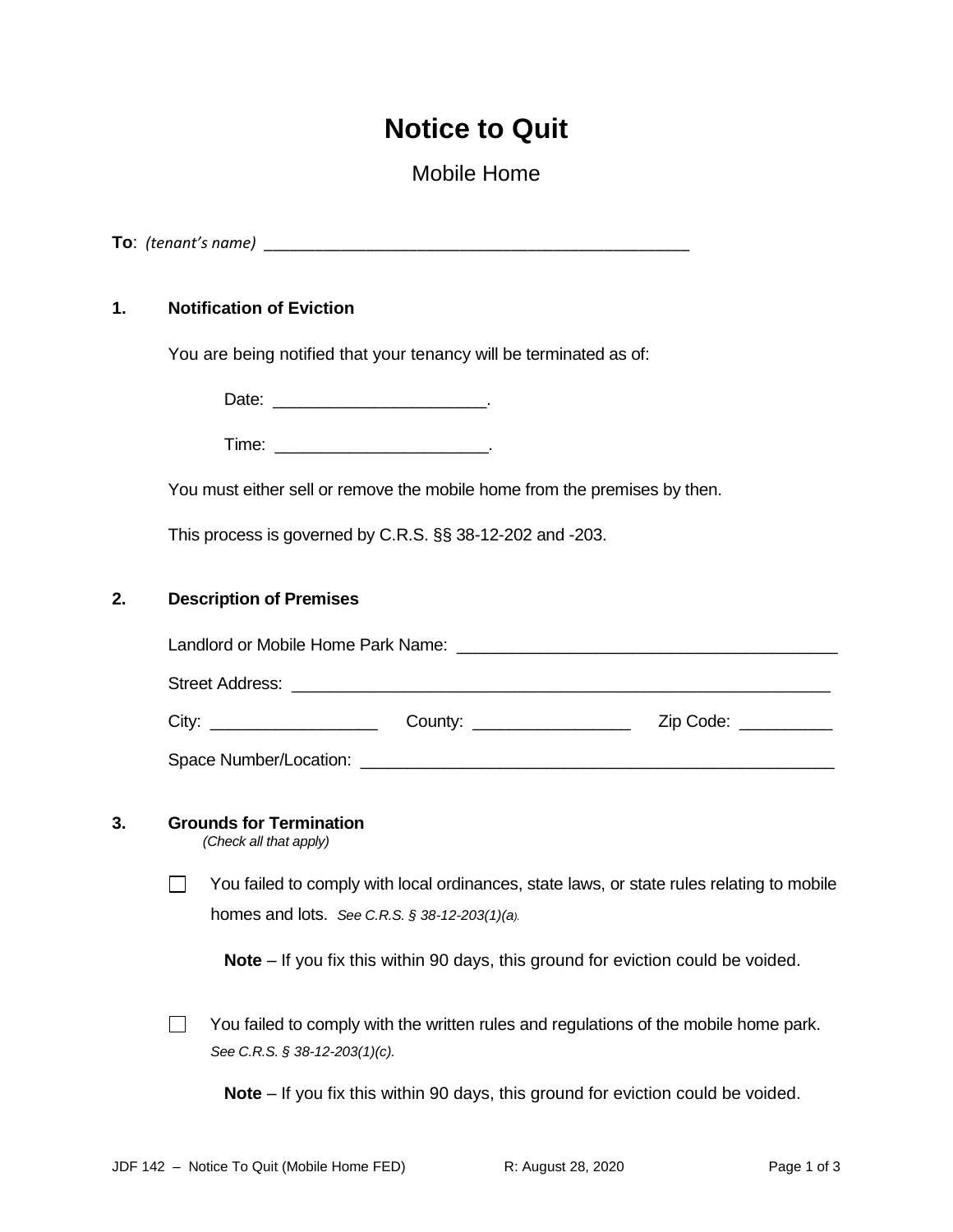| The mobile home park is being condemned or its use is changing. See C.R.S. § 38-12- |  |
|-------------------------------------------------------------------------------------|--|
| $203(1)(d)$ .                                                                       |  |

- $\Box$ You made or caused someone to make materially false or misleading statements on the tenant application. *See C.R.S. § 38-12-203(1)(e).*
- $\Box$ While on the park premises your or your lessee's conduct; or the conduct of your or your lessee's guest, agent, invitee, or associate:
	- $\Box$ Unreasonably endangered the life of:

the landlord, any home owner or their lessee, any person living in the park, or any home owner's or lessee's guest, agent, invitee, or associate. *See C.R.S. § 38-12-203(1)(f)(I).*

 $\Box$ Willfully, wantonly or maliciously damaged or destroyed the property of*:*

the landlord, any home owner or their lessee, any person living in the park, or any home owner's or lessee's guest, agent, invitee, or associate. *See C.R.S. § 38-12-203(1)(f)(II).*

- Materially harmed or threatened: *See C.R.S. § 38-12-203(1)(f)(III).*  $\perp$ 
	- $\Box$ The health, safety, or welfare of one or more individuals or animals, including pet animals.
	- $\Box$ Real or personal property.

And this conduct constitutes a felony under Article 3, 4, 6, 7, 9, 10, 12, or 18 of Title 18 (*criminal code*).

Was the basis for the mobile home or any of its contents being declared a  $\Box$ class 1 public nuisance under C.R.S. § 16-13-303.